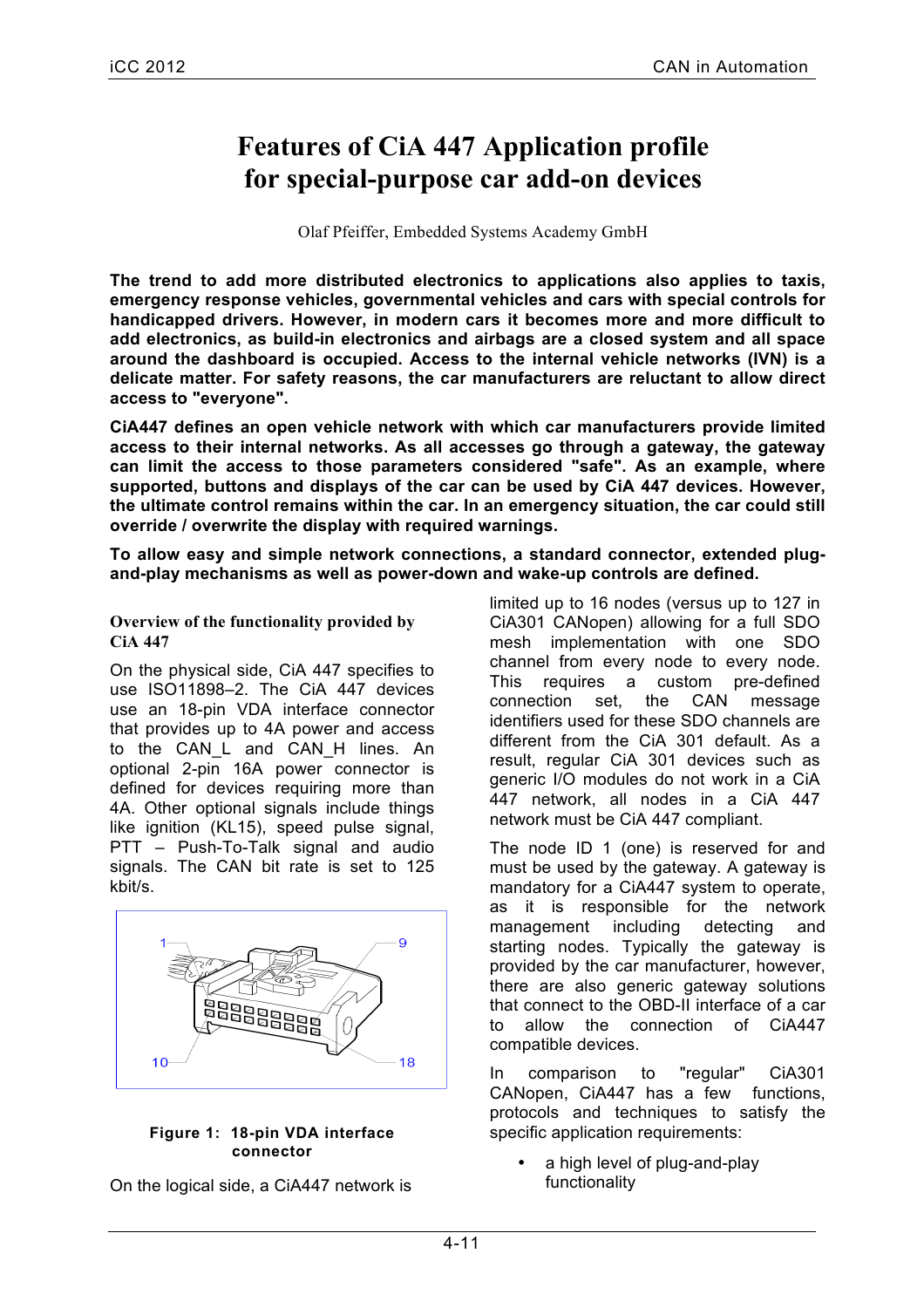- numerous virtual devices (in V2.0 up to 128)
- signals contain status information
- direct SDO communication between all nodes
- sharing and locking of limited resources, like displays

In the following paragraphs these features are explained.

# **High level of plug-and-play functionality**

One of the early requests for the Taxi application was, that it must be possible to quickly exchange components. Drivers need to be able to do this (like replacing a printer) without requiring the help of a specially trained technician.

This functionality was provided by enhancing the LSS (Layer Setting Services) protocols of CiA305 with the "Fast Scan" protocol. The enhancements allow scanning for unconfigured nodes based on their LSS-ID (128bit device ID from Object Dictionary entry 1018h). Detecting a single node and assigning it a node ID takes less than two seconds using the Fast Scan protocol.

The plug-and-play support in CiA447 is the gateway's responsibility. It detects nodes, assigns node IDs and monitors heartbeat messages to do so.

A known limitation of the plug-and-play support comes from devices with a fixed node ID, which in general are allowed in CiA447. If devices with fixed node IDs are used, the person doing the "plugging" is responsible for ensuring that no other device on the network is currently using a node ID that is already present on the network.

True plug-and-play is therefore only available for those devices supporting the LSS Fast Scan protocols.

## **Extensive use of Virtual Devices**

The concept of using Virtual Devices is essential to CiA447. Initially only up to 32 virtual devices were supported. Since V2.0 of CiA 447 the number of bits used to define virtual devices was extended to support up to 128. These are located in

the Object Dictionary at index 6000h at the subindexes one to four.

These entries are one of the first read by communication partners, to determine which node implements what and which resources are available where. As an example, a roof bar controller would check which nodes implement roof bars and from then on focus on the communication with that device, ignoring others.

| <b>Virtual device</b>        | Type           |
|------------------------------|----------------|
| IVN gateway class 0          | Gateway        |
| IVN gateway class 1          | Gateway        |
| IVN gateway class 2          | Gateway        |
| IVN gateway class 3          | Gateway        |
| Fire extinguishing system    | Device         |
| Emergency fresh-air system   | Device         |
| Power supply                 | Device         |
| Discrete inputs              | Device         |
| Terminal                     | Device         |
| <b>GPS</b>                   | Device         |
| Navigation system            | Device         |
| Taximeter                    | Device         |
| Printer                      | Device         |
| Real time clock (RTC)        | Device         |
| Driver identification        | Device         |
| Tariff display               | Device         |
| Taxi alarm system            | Device         |
| Radio                        | Device         |
| Audio switch                 | Device         |
| Roof bar light               | Device         |
| Roof bar sound               | Device         |
| "Blue" light flasher module  | Device         |
| Roof bar controller          | Controller     |
| Radio controller             | Controller     |
| Handicap controller          | Controller     |
| Radio hand-free conversation | Device         |
| Tester/tool                  | Tester         |
| Information signaler         | Device         |
| Video                        | Device         |
| Data recorder                | Device         |
| Switch keypad                | Generic device |
| Input output switch          | Generic device |
| Engine control               | Device         |
| Active speed control         | Device         |

**Figure 2: list of virtual devices**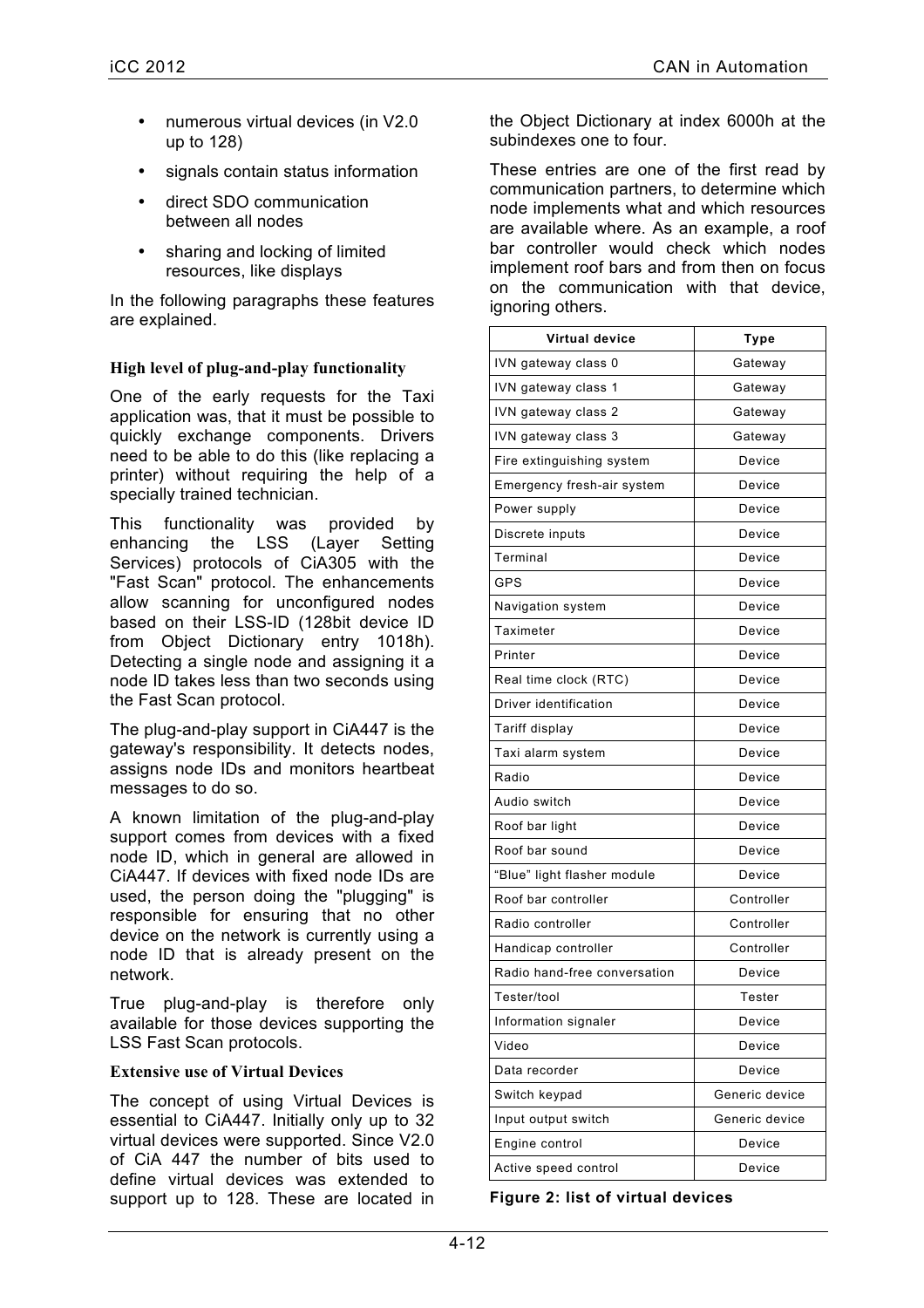#### **Signals contain status information**

In CiA447 signals that normally only have a binary on and off state use two bits to represent a total of four states:

- $00$  off
- 01 on
- 10 failure
- 11 signal not available

As a result, consumers of such signals can directly determine if the signal is valid without requiring an extra parameter or mechanism.

A similar setup has been implemented for analog values. In an analog value, all bits set stand for "signal not available" and all bits set minus one for "failure".

For example, object 605Ah defines the displayed vehicle speed using a 16bit value. The value range is from 0 to 0FFEh representing 0.1 local distance unit per hour. Values 0FFFh to FFFDh are reserved, FFFEh stands for failure and FFFFh for signal not available.

#### **Direct node-to-node SDO communication: SDO mesh**

In CiA447 each node has 15 or 16 SDO server and 15 SDO clients, allowing each node to send direct SDO requests to any other node. This allows CiA447 devices to independently scan the network for communication partners and get direct access to all their Object Dictionary, not limited to data that is mapped into PDOs.

For the pre-defined connection set (how CAN message identifiers are used for SDOs and PDOs) this means that 480 CAN identifiers (of 2048 available) are used to provide these communication channels. Table 1 and 2 of CiA447-4 show which CAN identifiers are used.

| Node-<br>ID     | S <sub>1</sub>           | S <sub>2</sub>           | S <sub>3</sub>           | S4                       | S5                       | S <sub>6</sub>           | S7                       | S8                       | S9                       | <b>S10</b>               | <b>S11</b>               | <b>S12</b>               | <b>S13</b>               | <b>S14</b>               | <b>S15</b>               | <b>S16</b>               |
|-----------------|--------------------------|--------------------------|--------------------------|--------------------------|--------------------------|--------------------------|--------------------------|--------------------------|--------------------------|--------------------------|--------------------------|--------------------------|--------------------------|--------------------------|--------------------------|--------------------------|
| C <sub>1</sub>  | $\overline{\phantom{a}}$ | 241 <sub>h</sub>         | 242 <sub>h</sub>         | 243 <sub>h</sub>         | 244 <sub>h</sub>         | 245 <sub>h</sub>         | 246 <sub>b</sub>         | 247 <sub>h</sub>         | 248 <sub>h</sub>         | 249 <sub>h</sub>         | 24A <sub>h</sub>         | 24B <sub>b</sub>         | 24C <sub>b</sub>         | 24D <sub>h</sub>         | 24E <sub>h</sub>         | 24F <sub>h</sub>         |
| C <sub>2</sub>  | 250 <sub>h</sub>         | $\overline{\phantom{0}}$ | 252 <sub>h</sub>         | 253 <sub>h</sub>         | 254 <sub>h</sub>         | 255 <sub>h</sub>         | 256 <sub>h</sub>         | 257 <sub>h</sub>         | 258 <sub>h</sub>         | 259 <sub>h</sub>         | 25A <sub>h</sub>         | 25B <sub>h</sub>         | 25C <sub>h</sub>         | 25D <sub>h</sub>         | $25E_h$                  | $25F_h$                  |
| C <sub>3</sub>  | 260 <sub>h</sub>         | 261 <sub>h</sub>         | $\overline{\phantom{a}}$ | 263 <sub>h</sub>         | 264 <sub>h</sub>         | 265 <sub>h</sub>         | 266 <sub>h</sub>         | 267 <sub>h</sub>         | 268 <sub>h</sub>         | 269 <sub>h</sub>         | 26A <sub>h</sub>         | 26B <sub>h</sub>         | 26C <sub>h</sub>         | 26D <sub>h</sub>         | $26E_h$                  | $26F_h$                  |
| C <sub>4</sub>  | 270 <sub>h</sub>         | 271 <sub>h</sub>         | 272 <sub>h</sub>         | $\overline{\phantom{a}}$ | 274 <sub>h</sub>         | 275 <sub>h</sub>         | 276 <sub>h</sub>         | 277 <sub>h</sub>         | 278 <sub>h</sub>         | 279 <sub>h</sub>         | $27A_h$                  | 27B <sub>h</sub>         | 27C <sub>h</sub>         | 27D <sub>h</sub>         | $27E_h$                  | $27F_h$                  |
| C <sub>5</sub>  | 340 <sub>h</sub>         | 341 <sub>h</sub>         | 342 <sub>h</sub>         | 343 <sub>h</sub>         | $\overline{\phantom{a}}$ | 345 <sub>h</sub>         | 346 <sub>h</sub>         | 347 <sub>h</sub>         | 348 <sub>h</sub>         | 349 <sub>h</sub>         | 34A <sub>h</sub>         | 34B <sub>h</sub>         | 34C <sub>h</sub>         | 34D <sub>b</sub>         | 34E <sub>b</sub>         | 34F <sub>h</sub>         |
| C <sub>6</sub>  | 350 <sub>h</sub>         | 351 <sub>h</sub>         | 352 <sub>h</sub>         | 353 <sub>h</sub>         | 354 <sub>h</sub>         | $\overline{\phantom{a}}$ | 356 <sub>h</sub>         | 357 <sub>h</sub>         | 358 <sub>h</sub>         | 359 <sub>h</sub>         | 35A <sub>h</sub>         | 35B <sub>h</sub>         | 35C <sub>h</sub>         | 35D <sub>h</sub>         | $35E_h$                  | 35F <sub>h</sub>         |
| C <sub>7</sub>  | 360 <sub>h</sub>         | 361 <sub>h</sub>         | 362 <sub>h</sub>         | 363 <sub>h</sub>         | 364 <sub>h</sub>         | 365 <sub>h</sub>         | $\overline{\phantom{0}}$ | 367 <sub>h</sub>         | 368 <sub>h</sub>         | 369 <sub>h</sub>         | 36A <sub>h</sub>         | 36B <sub>h</sub>         | 36C <sub>h</sub>         | 36D <sub>h</sub>         | $36E_h$                  | 36F <sub>h</sub>         |
| C8              | 370 <sub>h</sub>         | 371 <sub>h</sub>         | 372 <sub>h</sub>         | 373 <sub>h</sub>         | 374 <sub>h</sub>         | 375 <sub>h</sub>         | 376 <sub>h</sub>         | $\overline{\phantom{a}}$ | 378 <sub>h</sub>         | 379 <sub>h</sub>         | 37A <sub>h</sub>         | 37B <sub>h</sub>         | 37C <sub>h</sub>         | 37D <sub>h</sub>         | 37E <sub>h</sub>         | 37F <sub>h</sub>         |
| C9              | 440 <sub>h</sub>         | 441 <sub>h</sub>         | 442 <sub>h</sub>         | 443 <sub>h</sub>         | 444 <sub>h</sub>         | 445 <sub>h</sub>         | 446 <sub>h</sub>         | 447 <sub>h</sub>         | $\overline{\phantom{a}}$ | 449 <sub>h</sub>         | 44 A <sub>h</sub>        | 44B <sub>b</sub>         | 44C <sub>h</sub>         | 44D <sub>h</sub>         | 44E <sub>h</sub>         | $44F_h$                  |
| C10             | 450 <sub>h</sub>         | 451 <sub>h</sub>         | 452 <sub>h</sub>         | 453 <sub>h</sub>         | 454 <sub>h</sub>         | 455 <sub>h</sub>         | 456 <sub>h</sub>         | 457 <sub>h</sub>         | 458 <sub>h</sub>         | $\overline{\phantom{a}}$ | 45A <sub>h</sub>         | $45B_h$                  | 45C <sub>h</sub>         | 45D <sub>h</sub>         | $45E_h$                  | $45F_h$                  |
| C <sub>11</sub> | 460 <sub>h</sub>         | 461 <sub>h</sub>         | 462 <sub>h</sub>         | 463 <sub>h</sub>         | 464 <sub>h</sub>         | 465 <sub>h</sub>         | 466 <sub>h</sub>         | 467 <sub>h</sub>         | 468 <sub>h</sub>         | 469 <sub>h</sub>         | $\overline{\phantom{a}}$ | 46B <sub>h</sub>         | 46C <sub>h</sub>         | 46D <sub>h</sub>         | $46E_h$                  | $46F_h$                  |
| C <sub>12</sub> | 470 <sub>h</sub>         | 471 <sub>h</sub>         | 472 <sub>h</sub>         | 473 <sub>h</sub>         | 474 <sub>h</sub>         | 475 <sub>h</sub>         | 476 <sub>h</sub>         | 477 <sub>h</sub>         | 478 <sub>h</sub>         | 479 <sub>h</sub>         | $47A_h$                  | $\overline{\phantom{a}}$ | 47C <sub>h</sub>         | 47D <sub>h</sub>         | 47E <sub>h</sub>         | $47F_h$                  |
| C <sub>13</sub> | 540 <sub>h</sub>         | 541 <sub>h</sub>         | 542 <sub>h</sub>         | 543 <sub>h</sub>         | 544 <sub>h</sub>         | 545 <sub>h</sub>         | 546 <sub>h</sub>         | 547 <sub>h</sub>         | 548 <sub>h</sub>         | 549 <sub>h</sub>         | 54A <sub>h</sub>         | 54B <sub>h</sub>         | $\overline{\phantom{0}}$ | 54D <sub>h</sub>         | $54E_h$                  | $54F_h$                  |
| C <sub>14</sub> | 550 <sub>h</sub>         | 551 <sub>h</sub>         | 552 <sub>h</sub>         | 553 <sub>h</sub>         | 554 <sub>h</sub>         | 555 <sub>h</sub>         | 556 <sub>h</sub>         | 557 <sub>h</sub>         | 558 <sub>h</sub>         | 559 <sub>h</sub>         | 55A <sub>h</sub>         | $55B_h$                  | 55C <sub>h</sub>         | $\overline{\phantom{0}}$ | $55E_h$                  | $55F_h$                  |
| C <sub>15</sub> | 560 <sub>h</sub>         | 561 <sub>h</sub>         | 562 <sub>h</sub>         | 563 <sub>h</sub>         | 564 <sub>h</sub>         | 565 <sub>h</sub>         | 566 <sub>h</sub>         | 567 <sub>h</sub>         | 568 <sub>h</sub>         | 569 <sub>h</sub>         | 56A <sub>h</sub>         | $56B_h$                  | 56C <sub>h</sub>         | 56D <sub>h</sub>         | $\overline{\phantom{a}}$ | $56F_h$                  |
| C16             | 570 <sub>h</sub>         | 571 <sub>h</sub>         | 572 <sub>h</sub>         | 573 <sub>h</sub>         | 574 <sub>h</sub>         | 575 <sub>h</sub>         | 576 <sub>h</sub>         | 577 <sub>h</sub>         | 578 <sub>h</sub>         | 579 <sub>h</sub>         | 57A <sub>h</sub>         | $57B_h$                  | 57C <sub>h</sub>         | 57D <sub>h</sub>         | $57E_h$                  | $\overline{\phantom{a}}$ |

**Table 1 — SDO CAN-IDs for request client © to server (S)**

| Node-<br>ID    | S <sub>1</sub>   | S <sub>2</sub> | S <sub>3</sub> | S4 |  |  |  |  | S5   S6   S7   S8   S9   S10   S11   S12   S13   S14   S15   S16 |  |                                                                                                                                                                                                                                                                           |
|----------------|------------------|----------------|----------------|----|--|--|--|--|------------------------------------------------------------------|--|---------------------------------------------------------------------------------------------------------------------------------------------------------------------------------------------------------------------------------------------------------------------------|
| C <sub>1</sub> |                  |                |                |    |  |  |  |  |                                                                  |  | $1C1h$   $1C2h$   $1C3h$   $1C4h$   $1C5h$   $1C6h$   $1C7h$   $1C8h$   $1C9h$   $1C1h$   $1C1h$   $1C1h$   $1C1h$   $1C1h$   $1C1h$                                                                                                                                      |
| C <sub>2</sub> | 1D0 <sub>n</sub> |                |                |    |  |  |  |  |                                                                  |  | լ 1D2 <sub>h</sub>   1D3 <sub>h</sub>   1D4 <sub>h</sub>   1D5 <sub>h</sub>   1D6 <sub>h</sub>   1D7 <sub>h</sub>   1D8 <sub>h</sub>   1D9 <sub>h</sub>   1DA <sub>h</sub>   1DB <sub>h</sub>   1DC <sub>h</sub>   1DD <sub>h</sub>   1DE <sub>h</sub>   1DF <sub>h</sub> |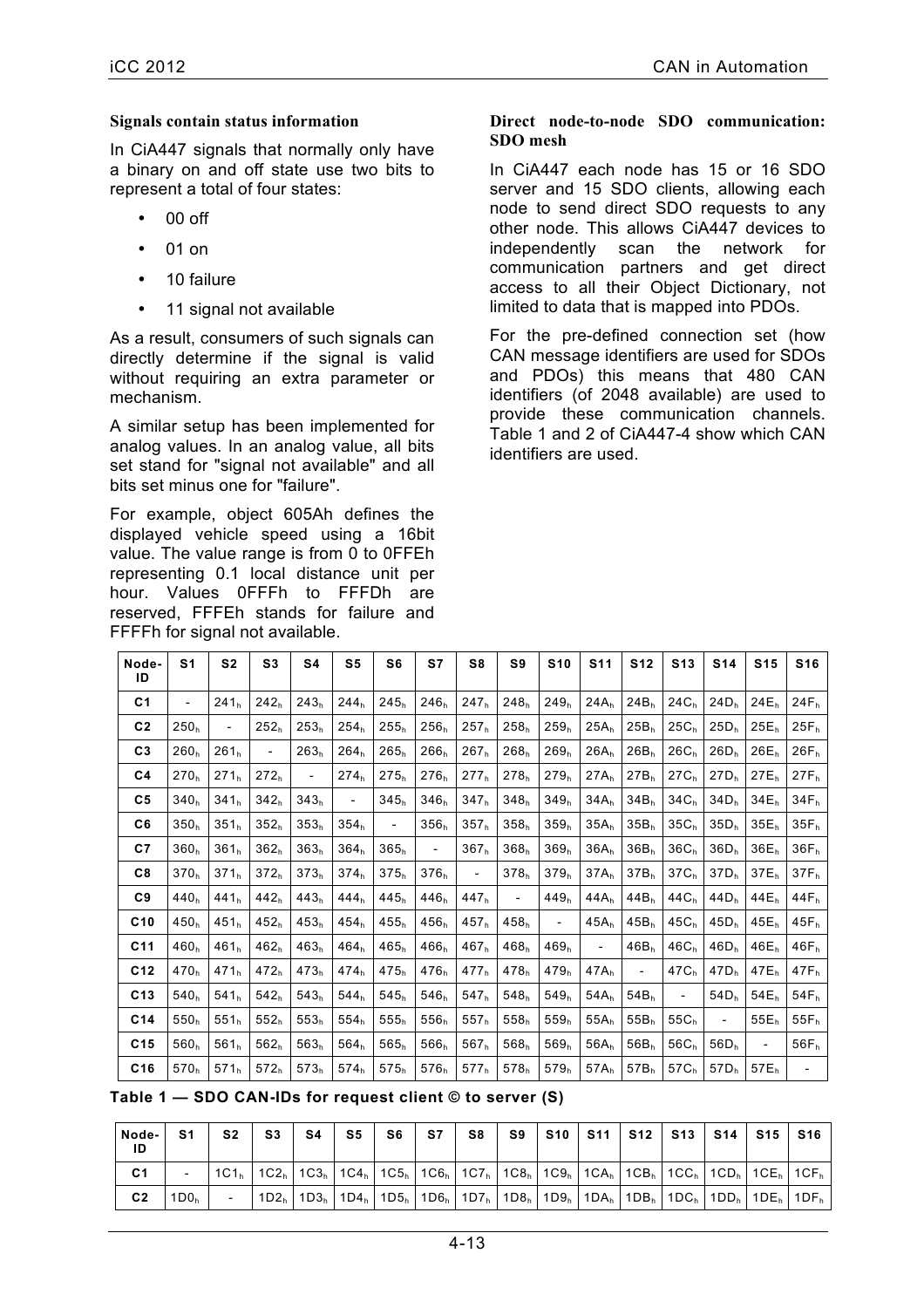| C <sub>3</sub> | 1E0 <sub>b</sub>           | $11E1_h$          | $\sim 100$       |            |  |                                                                    |                  |                  |  |                                                                                                                                                                                                                               |                                                                                                                                                                                                                                                   | 1E3 <sub>h</sub>   1E4 <sub>h</sub>   1E5 <sub>h</sub>   1E6 <sub>h</sub>   1E7 <sub>h</sub>   1E8 <sub>h</sub>   1E9 <sub>h</sub>   1EA <sub>h</sub>   1EB <sub>h</sub>   1EC <sub>h</sub>   1ED <sub>h</sub>   1EE <sub>h</sub>   1EF <sub>h</sub> |
|----------------|----------------------------|-------------------|------------------|------------|--|--------------------------------------------------------------------|------------------|------------------|--|-------------------------------------------------------------------------------------------------------------------------------------------------------------------------------------------------------------------------------|---------------------------------------------------------------------------------------------------------------------------------------------------------------------------------------------------------------------------------------------------|------------------------------------------------------------------------------------------------------------------------------------------------------------------------------------------------------------------------------------------------------|
| C <sub>4</sub> | $1 \text{F0}$ <sub>b</sub> | 11F1 <sub>h</sub> | $1F2_h$          | $\sim 100$ |  |                                                                    |                  |                  |  |                                                                                                                                                                                                                               |                                                                                                                                                                                                                                                   | 1F4,   1F5,   1F6,   1F7,   1F8,   1F9,   1FA,   1FB,   1FC,   1FD,   1FE,   1FF,                                                                                                                                                                    |
| C5             | 2CO <sub>b</sub>           | 2C1 <sub>b</sub>  |                  |            |  |                                                                    |                  |                  |  | $2C2h$   2C3 <sub>h</sub>   $-$   2C5 <sub>h</sub>   2C6 <sub>h</sub>   2C7 <sub>h</sub>   2C8 <sub>h</sub>   2C9 <sub>h</sub>   2CA <sub>h</sub>   2CB <sub>h</sub>   2CC <sub>h</sub>   2CD <sub>h</sub>   2CE <sub>h</sub> |                                                                                                                                                                                                                                                   | 2CF <sub>h</sub>                                                                                                                                                                                                                                     |
| C6             | 2D0 <sub>b</sub>           | 2D1 <sub>h</sub>  |                  |            |  |                                                                    |                  |                  |  |                                                                                                                                                                                                                               |                                                                                                                                                                                                                                                   | $2D2h$   2D3 <sub>h</sub>   2D4 <sub>h</sub>   $-$   2D6 <sub>h</sub>   2D7 <sub>h</sub>   2D8 <sub>h</sub>   2D9 <sub>h</sub>   2D8 <sub>h</sub>   2D6 <sub>h</sub>   2D0 <sub>h</sub>   2DE <sub>h</sub>   2DF <sub>h</sub>                        |
| C7             | 2E0 <sub>b</sub>           | 2E1 <sub>h</sub>  |                  |            |  |                                                                    |                  |                  |  |                                                                                                                                                                                                                               | $2E2_h$   2E3 <sub>h</sub>   2E4 <sub>h</sub>   2E5 <sub>h</sub>   $-$   2E7 <sub>h</sub>   2E8 <sub>h</sub>   2E9 <sub>h</sub>   2EA <sub>h</sub>   2EB <sub>h</sub>   2EC <sub>h</sub>   2EE <sub>h</sub>   2EE <sub>h</sub>   2EF <sub>h</sub> |                                                                                                                                                                                                                                                      |
| C8             | 2F0 <sub>b</sub>           | $2F1_h$           | 2F2 <sub>h</sub> |            |  | $ 2F3_h 2F4_h 2F5_h 2F6_h  -  2F8_h $                              | 2F9 <sub>h</sub> | 2FA <sub>h</sub> |  | $ 2FB_h 2FC_h 2FD_h 2FE_h $                                                                                                                                                                                                   |                                                                                                                                                                                                                                                   | 2FF <sub>h</sub>                                                                                                                                                                                                                                     |
| C9             | 3CO <sub>b</sub>           | 3C1 <sub>h</sub>  |                  |            |  | $3C2h$   $3C3h$   $3C4h$   $3C5h$   $3C6h$   $3C7h$   $-$   $3C9h$ |                  |                  |  |                                                                                                                                                                                                                               |                                                                                                                                                                                                                                                   | $3CAh$   $3CBh$   $3CCh$   $3CDh$   $3CEh$   $3CFh$                                                                                                                                                                                                  |
| C10            | 3D0 <sub>h</sub>           |                   |                  |            |  |                                                                    |                  |                  |  |                                                                                                                                                                                                                               |                                                                                                                                                                                                                                                   |                                                                                                                                                                                                                                                      |

| Node-<br>ID     | S1               | S <sub>2</sub>   | S3               | S4               | S5               | S6                                                        | S7                      | S8                                                         | S9               | <b>S10</b>       | <b>S11</b>               | <b>S12</b>               | <b>S13</b>               | <b>S14</b>                            | <b>S15</b>       | <b>S16</b>               |
|-----------------|------------------|------------------|------------------|------------------|------------------|-----------------------------------------------------------|-------------------------|------------------------------------------------------------|------------------|------------------|--------------------------|--------------------------|--------------------------|---------------------------------------|------------------|--------------------------|
| C <sub>11</sub> | 3E0 <sub>n</sub> | 3E1 <sub>h</sub> | 3E2 <sub>h</sub> | 3E3 <sub>h</sub> |                  | $3E4_h$   $3E5_h$   $3E6_h$   $3E7_h$   $3E8_h$   $3E9_h$ |                         |                                                            |                  |                  | $\overline{\phantom{a}}$ |                          |                          | $3EB_h$   $3EC_h$   $3ED_h$   $3EE_h$ |                  | 3EF <sub>n</sub>         |
| C <sub>12</sub> | 3F0 <sub>n</sub> | $3F1_h$          | 3F2 <sub>b</sub> | 3F3 <sub>h</sub> | 3F4 <sub>h</sub> |                                                           |                         | $3F5_h$ 3F6 <sub>h</sub> 3F7 <sub>h</sub> 3F8 <sub>h</sub> |                  | 3F9 <sub>h</sub> | $3FA_h$                  | $\overline{\phantom{a}}$ | 3FC <sub>h</sub>         | 3FD.                                  | 3FE <sub>h</sub> | 3FF <sub>h</sub>         |
| C <sub>13</sub> | 4CO <sub>b</sub> | 4C1 <sub>n</sub> | 4C2 <sub>h</sub> | 4C3 <sub>h</sub> |                  | $4C4h$   $4C5h$   $4C6h$   $4C7h$   $4C8h$                |                         |                                                            |                  | 4C9 <sub>h</sub> | 4CA <sub>h</sub>         | 4CB <sub>h</sub>         | $\overline{\phantom{0}}$ | 4CD <sub>h</sub>                      | 4CE <sub>h</sub> | 4CF <sub>h</sub>         |
| C <sub>14</sub> | 4D0 <sub>b</sub> | 4D1 <sub>h</sub> | 4D2 <sub>b</sub> | 4D3 <sub>h</sub> |                  | $4D4_h$   $4D5_h$   $4D6_h$   $4D7_h$   $4D8_h$           |                         |                                                            |                  | 4D9 <sub>h</sub> | 4DA <sub>h</sub>         |                          | $4DBh$   $4DCh$          | $\overline{\phantom{a}}$              | 4DE <sub>b</sub> | 4DF <sub>h</sub>         |
| C <sub>15</sub> | 4E0 <sub>h</sub> | 4E1 <sub>n</sub> | 4E2 <sub>h</sub> | 4E3 <sub>h</sub> | 4E4 <sub>n</sub> |                                                           |                         | $4E5_h$   $4E6_h$   $4E7_h$   $4E8_h$                      |                  | 4E9 <sub>h</sub> | 4EA <sub>h</sub>         | 4EB <sub>h</sub>         |                          | $4ECh$   $4EDh$                       |                  | 4EF <sub>h</sub>         |
| C16             | 4F0 <sub>n</sub> | 4F1 <sub>b</sub> | 4F2 <sub>h</sub> | $4F3_h$          | $4F4_h$          |                                                           | $4F5_h$ $4F6_h$ $4F7_h$ |                                                            | 4F8 <sub>h</sub> | 4F9 <sub>h</sub> | 4FA <sub>h</sub>         | 4FB <sub>b</sub>         | 4FC <sub>h</sub>         | 4FD <sub>b</sub>                      | 4FE <sub>h</sub> | $\overline{\phantom{0}}$ |

Table 2 - SDO CAN-IDs for response server (S) to client (C)

#### **Resource sharing**

CiA447 allows sharing a car's resources, such as a dashboard display. In order to provide controlled access, a locking mechanism with confirmation is required to manage the access to such shared resources.

The locking and release mechanism for the "Display 1" is used as an example here demonstrate how  $t_0$ the locking mechanism works.

Object 6098h is an 8bit command for Display 1. For simplicity in this example, Display 1 access is provided by the gateway (node ID 1). Using an SDO write request, any CiA447 node can now write a command to the display control. Writing a value of 1 requests a lock (device wants to access display), writing a value of 2 requests the release of a previously granted lock.

After writing a lock request, the device needs to read the display status. Object 6097h is an 8bit status value for Display 1. Using an SDO read request, any CiA447 node can read 6097h to determine the display status. A value of 2 to 17 means that it is currently locked to node 1 to 16.

So by reading back the status, a node requesting a lock can check if a written lock request was successful. Once a lock is established, the node "owning" the lock can use the resource, in this case writing to the display.

Such locking mechanisms have been defined for all displays and buttons.

Note that it is the responsibility of the resource manager to determine potential priorities, including canceling locks. A controller will dashboard prioritize messages from the car over any other CiA447 request. If an internal warning needs to be displayed, an established lock may be canceled.

#### Olaf Pfeiffer

**Embedded Systems Academy** Bahnhofstr. 17 30890 Barsinghausen Tel: +49-5105-52 27 89-7 Fax:  $+4-5105-58407-35$ opfeiffer@esacademy.com www.esacademy.com